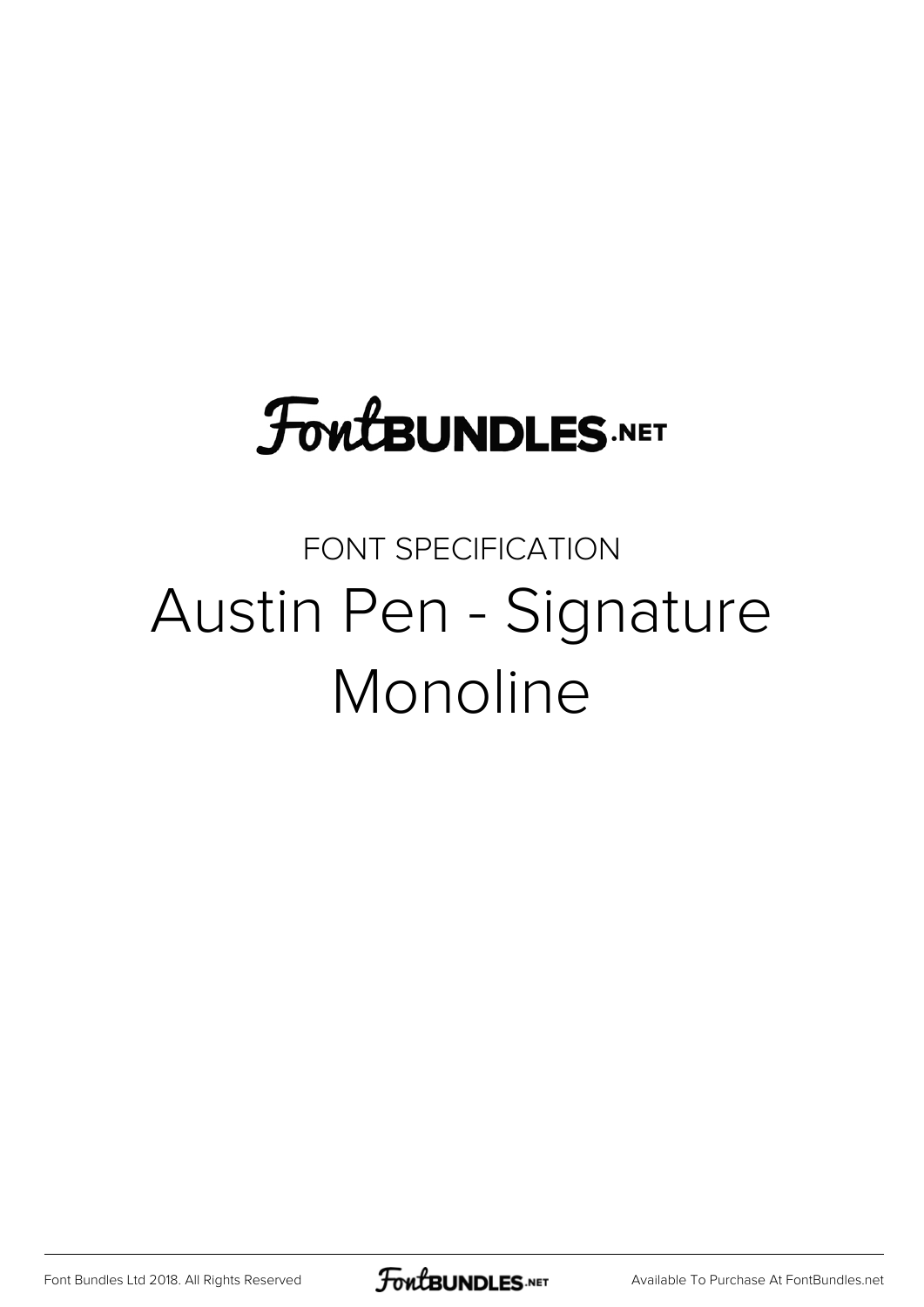## Austin Pen - Regular

**Uppercase Characters** 



Lowercase Characters

abodefghijk (nnopgreTynwxyz

**Numbers** 

 $0123456789$ 

Punctuation and Symbols

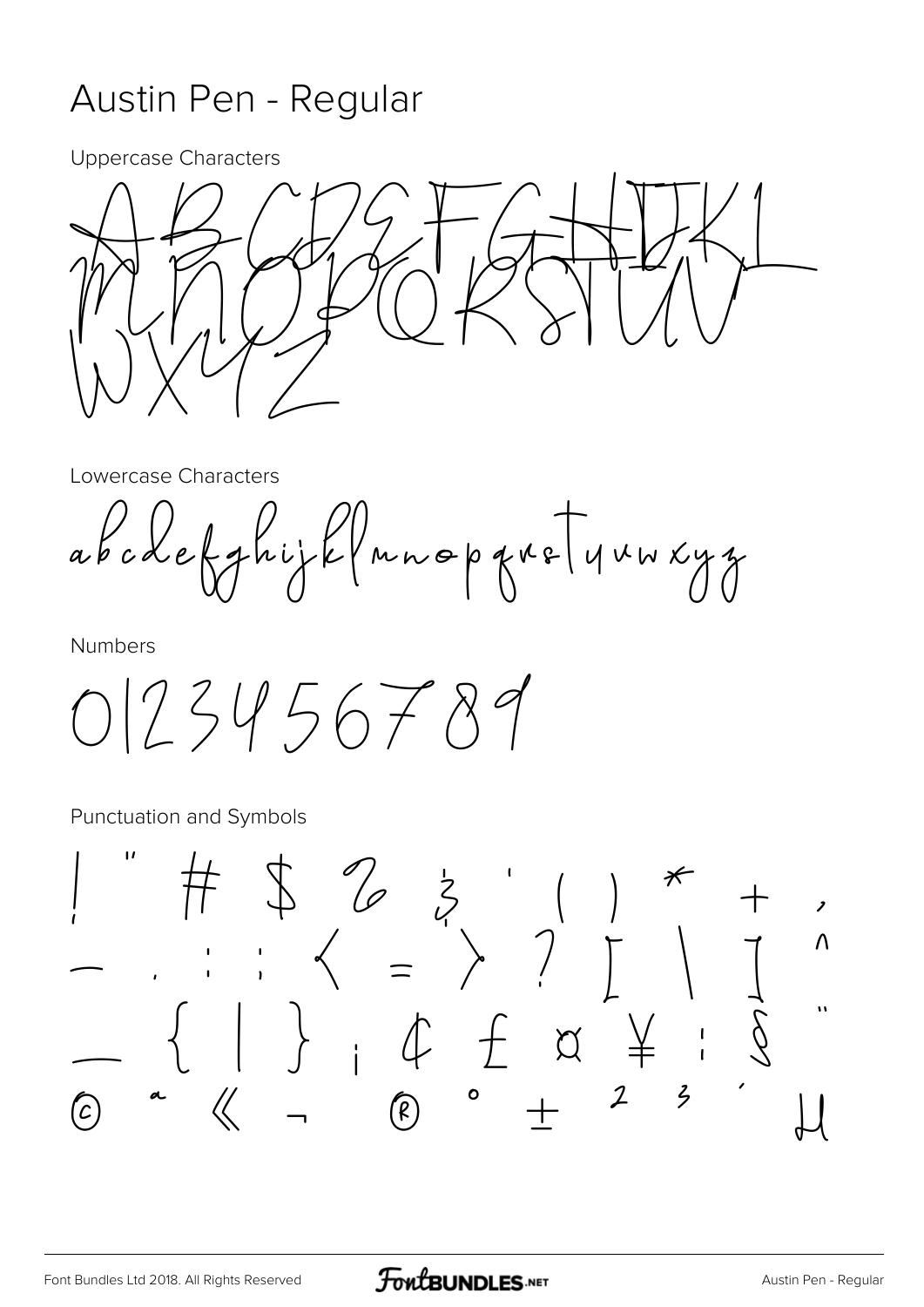

All Other Glyphs

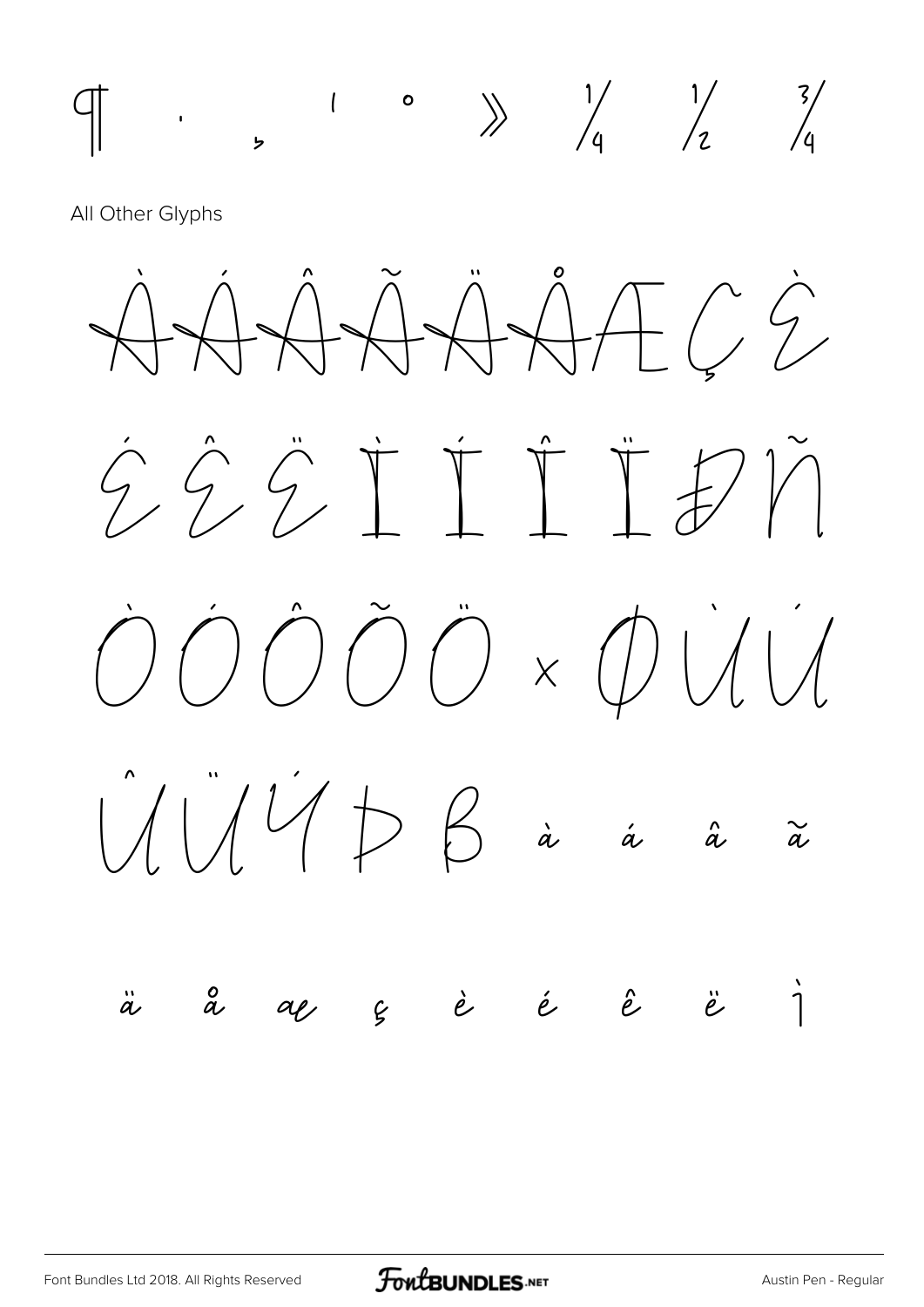

FontBUNDLES.NET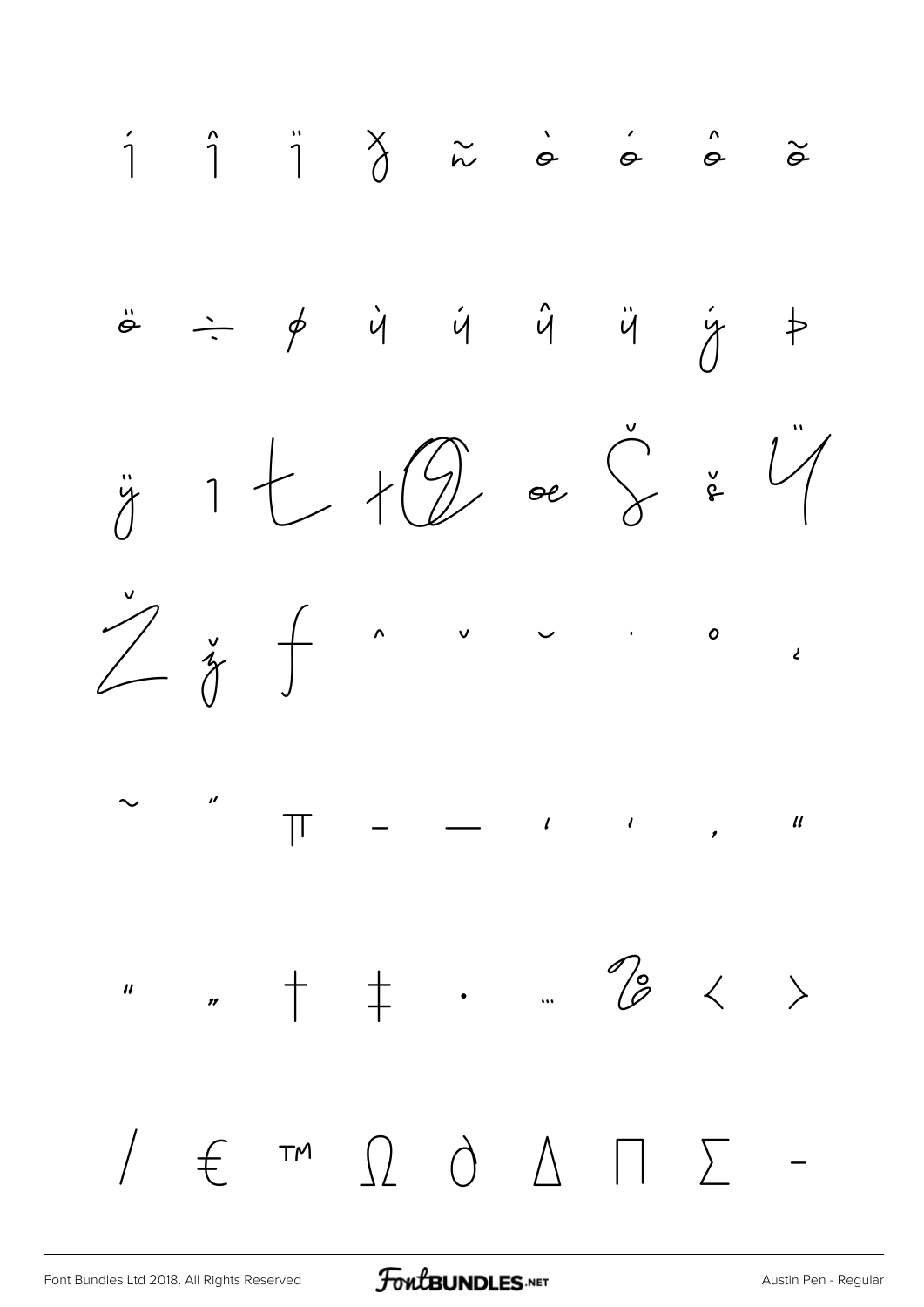